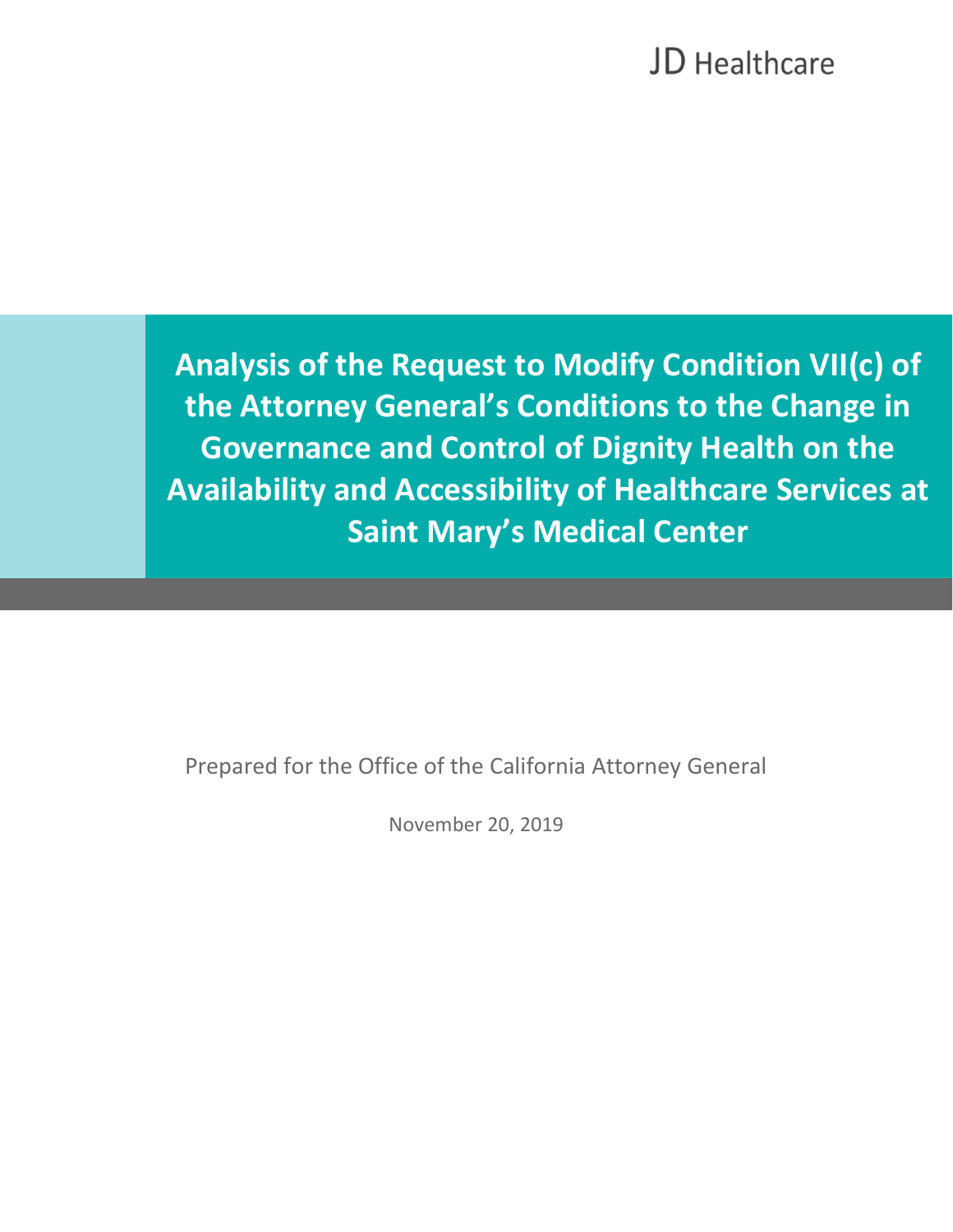### **Table of Contents**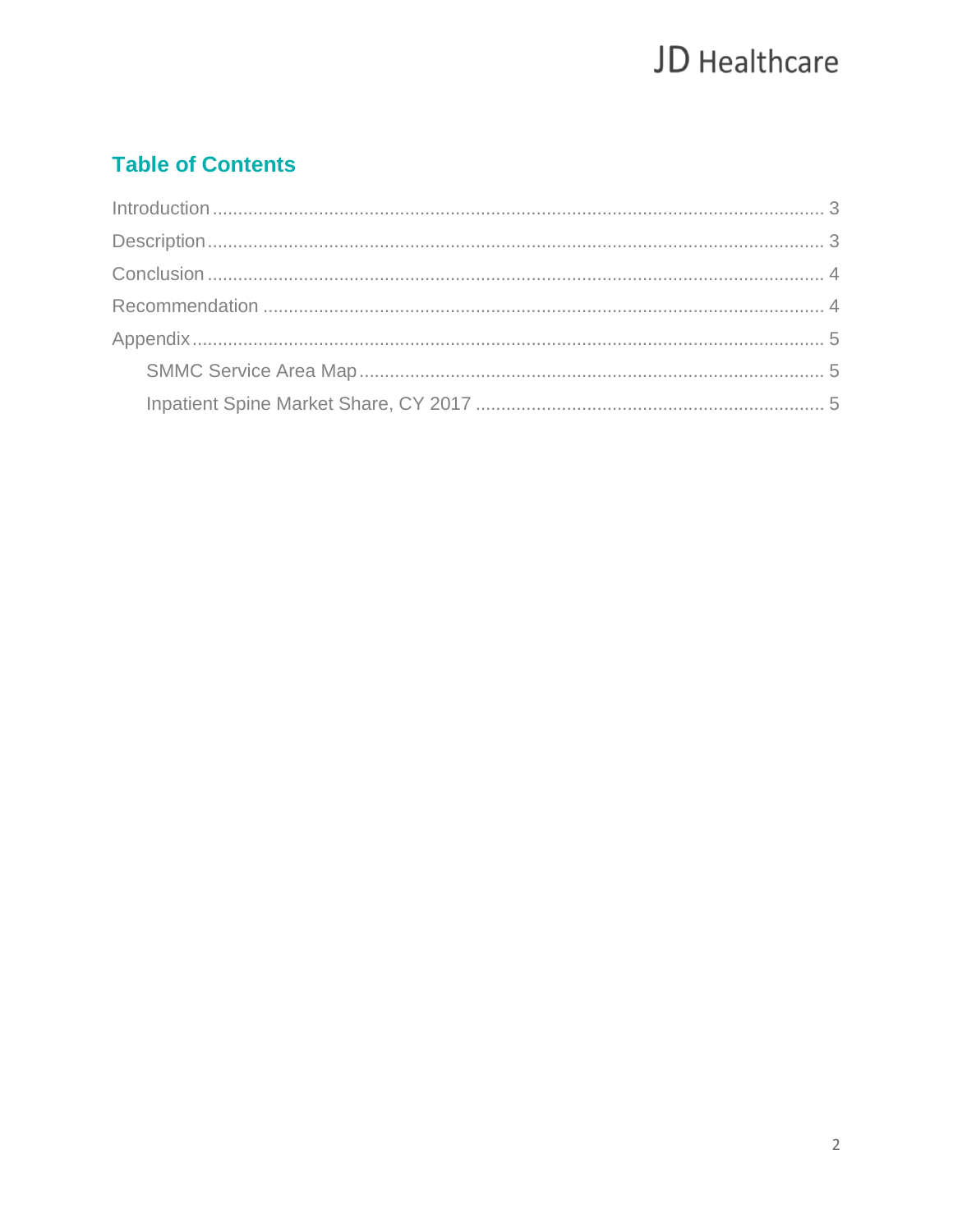### <span id="page-2-0"></span>**Introduction**

On September 26, 2019, pursuant to Title 11, California Code of Regulations, Section 999.5, subdivision (h), Dignity Health, a California nonprofit public benefit corporation, on behalf of Saint Mary's Medical Center (SMMC), submitted a request to amend Condition VII and eliminate item (c) applicable at SMMC, set forth in the California Attorney General's November 21, 2018 Conditional Consent to the proposed change of control and governance of Dignity Health. The transaction was pursuant to the terms of the Ministry Alignment Agreement, dated December 6, 2017, by and between Dignity Health and Catholic Health Initiatives. Item (c) of Condition VII requires SMMC to operate The Spine Center, a Section 1206(d) licensed outpatient department of the hospital for five years from the closing date of the Ministry Alignment Agreement (January 31, 2019).

SMMC requests the California Attorney General to amend Condition VII to eliminate item (c) and permit SMMC to close and cease operating The Spine Center as a result of a change in circumstances that was not reasonably foreseen when the Conditional Consent was issued.

JD Healthcare, Inc. was retained by the Office of the California Attorney General to assess the potential impact of the proposed request on the availability and accessibility of healthcare services to the communities served by SMMC. In preparation of this report, JD Healthcare, Inc. performed the following:

- A review of the written request submitted to the California Attorney General on September 26, 2019;
- Interviews with a physician representative of the medical group providing services at The Spine Center, the administrator of The Spine Center, and the CEO of SMMC; and
- An analysis of spine services, the service area, and inpatient market share.

### <span id="page-2-1"></span>**Description**

The Spine Center is a hospital outpatient department that has operated on SMMC's campus for several years. It functions as a medical office with six exam rooms for physicians to see scheduled outpatients. A medical group, SF Spine Group PC, performs the medical services of The Spine Center pursuant to a Medical Director and Professional Services Agreement (Professional Services Agreement) with SMMC. SF Spine Group PC also maintains a private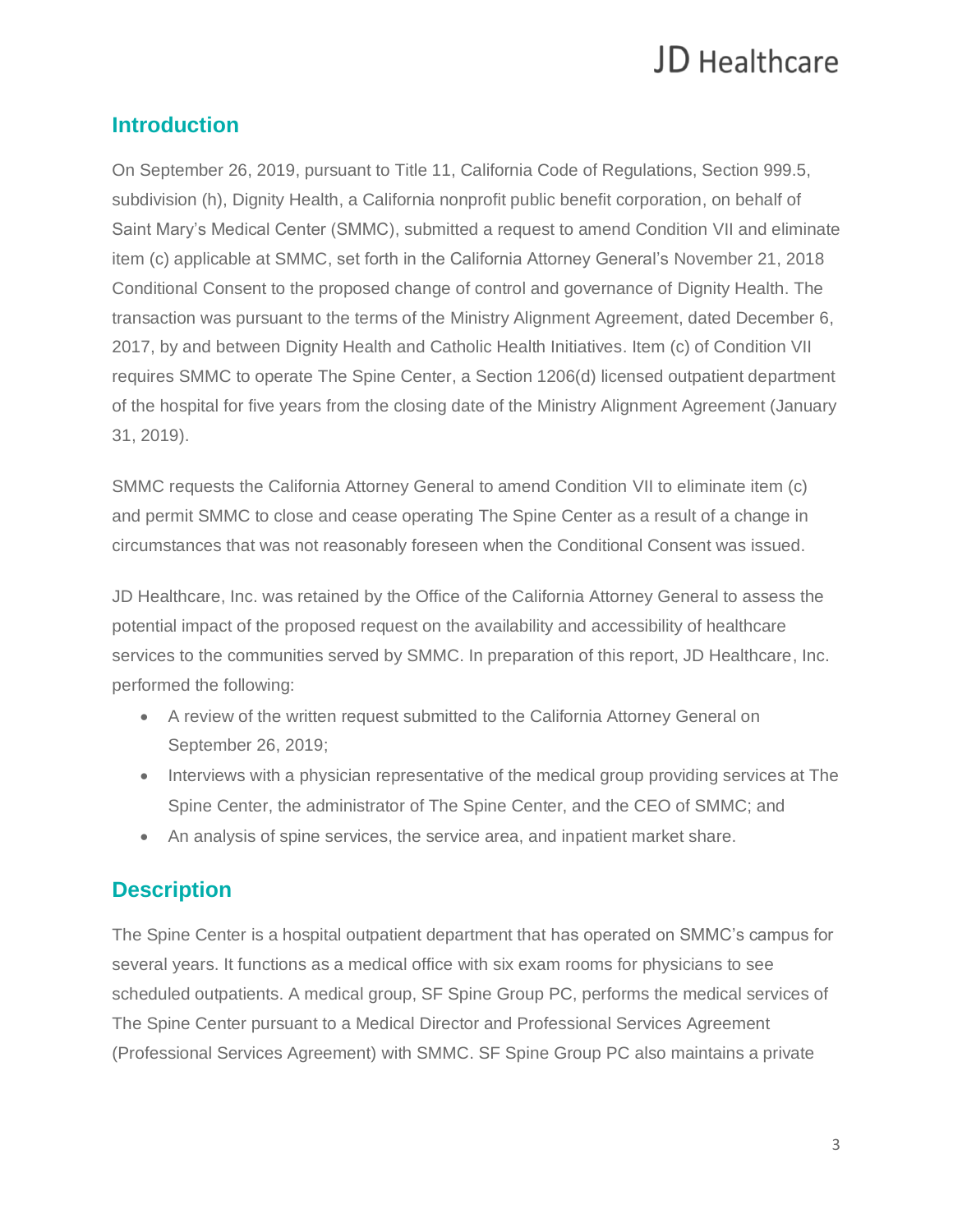practice in the same medical office building as The Spine Center. The medical office building is owned by SMMC.

As a Section 1206 (d) hospital licensed outpatient department, the hospital is responsible for providing space, non-physician personnel, and other administrative services, and the physicians provide medical services. Despite SMMC's efforts to extend the Professional Services Agreement, SF Spine Group PC indicated its desire to terminate the Professional Services Agreement and cease providing medical services at The Spine Center. SF Spine Group PC communicated to SMMC its intent to provide the same medical services to patients in the physicians' own leased office location, currently within the same building as The Spine Center. SMMC sought to find replacement physicians to continue the operation of The Spine Center, but SMMC efforts were unsuccessful. Since SF Spine Group PC will continue to provide the same services in the same medical office building and continue to admit patients as needed to SMMC, no change in the accessibility or availability of these services that are currently provided by The Spine Center is expected.

Additionally, outpatient and inpatient spine services are currently readily available throughout SMMC's service area at the University of California Medical Center, Pricilla Chan & Mark Zuckerberg San Francisco General Hospital and Trauma Center, California Pacific Medical Center-Pacific Campus, and Stanford Health Care, all of which have greater inpatient spine related market share than SMMC. Over a dozen other hospitals also provide spine-related services to patients from SMMC's service area.

#### <span id="page-3-0"></span>**Conclusion**

SF Spine Group PC, that provided services at The Spine Center, has made its own independent decision to cease providing outpatient services under the Professional Services Agreement with SMMC. Without physicians to provide these services, The Spine Center cannot continue to operate. However, no negative impact is expected for patient accessibility or availability of these services as the same physicians will continue to provide the same services in the same medical office building and will continue to utilize and support SMMC for emergency and inpatient services.

### <span id="page-3-1"></span>**Recommendation**

JD Healthcare, Inc. recommends that the California Attorney General amend Condition VII to eliminate item (c) and permit SMMC to close and cease operating The Spine Center.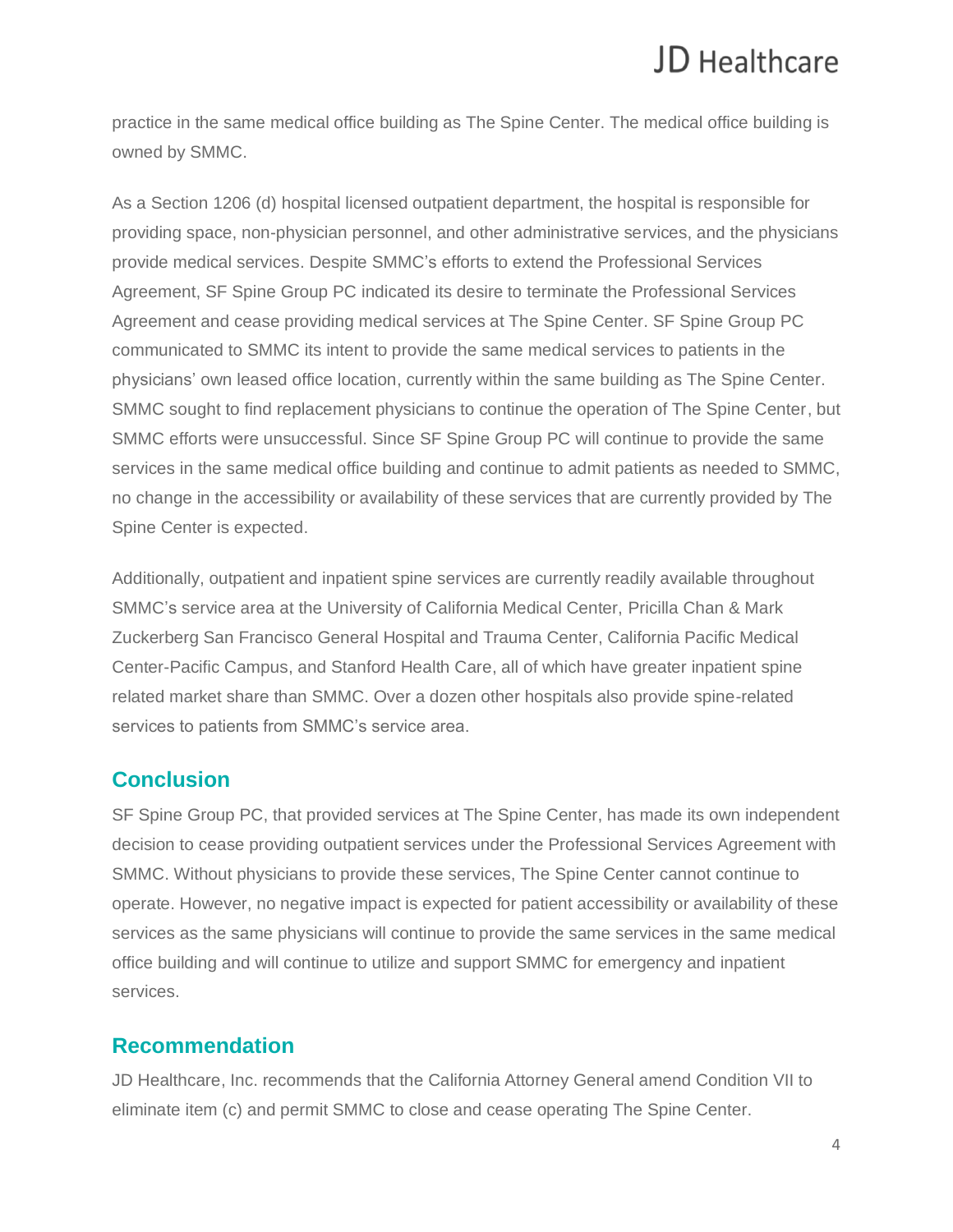### <span id="page-4-0"></span>**Appendix**

#### <span id="page-4-1"></span>**SMMC Service Area Map**

For the purposes of this report, the service area defined includes the counties of San Francisco and San Mateo:



<span id="page-4-2"></span>**Inpatient Spine Market Share, CY 2017**